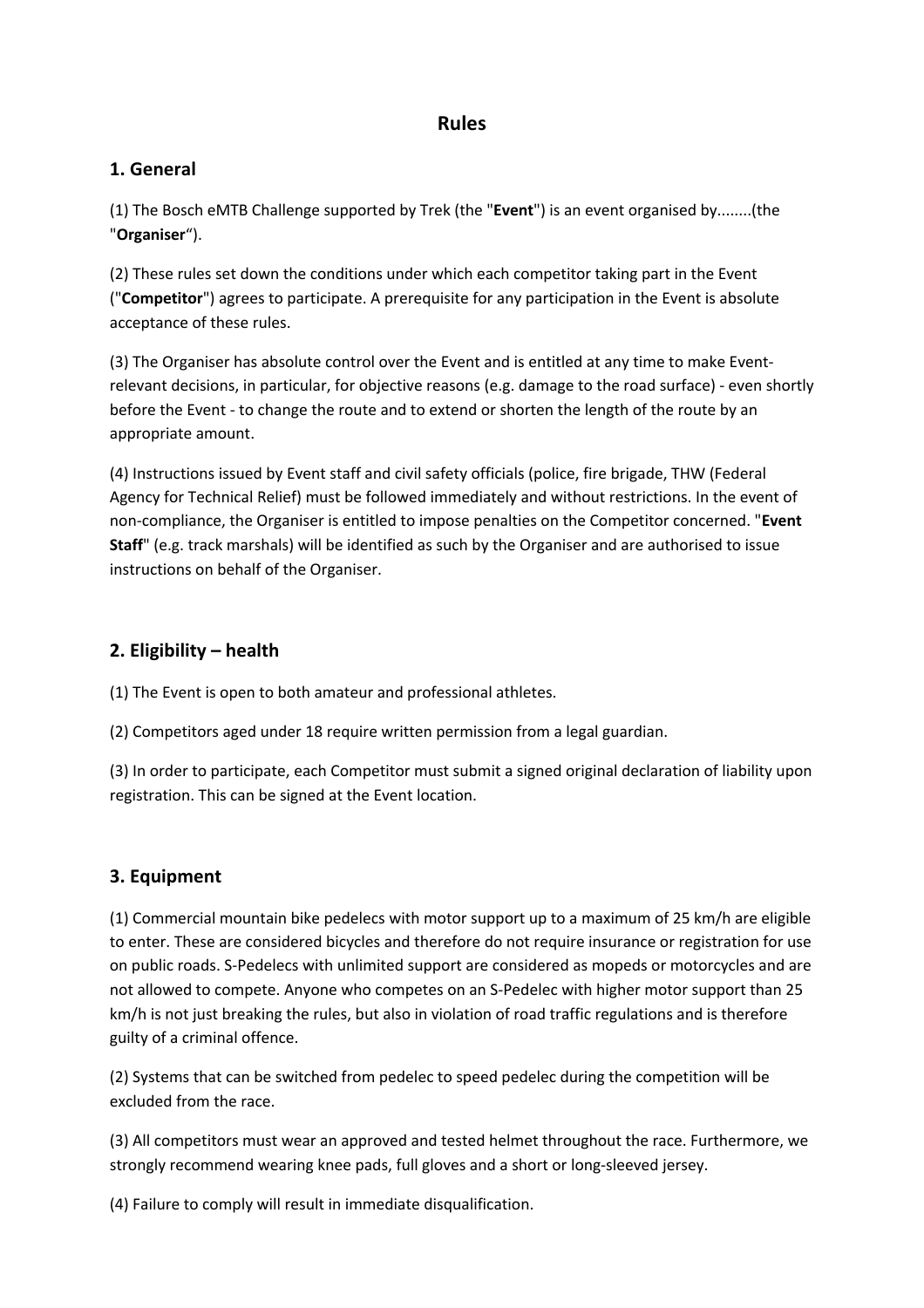(5) We expressly recommend that riders should carry their mobile phones with them so that they can be reached in the event of an emergency.

(6) Competitors are each personally responsible for ensuring the material used on their bicycles and their protective clothing are in good condition. Only materials designed for this type of stress should be used. The condition, quality and design or construction must not pose any danger to the competitor or third parties. Protective clothing must carry a quality seal from an internationally recognised test centre.

## **4. Checks and tuning**

Tuning or manipulation of the system is prohibited. A visual check will take place before the start of the race. Random checks will be carried out by the Organiser during the race and at the finish.

### **5. Start**

(1) The challenge starts in groups and at staggered times to avoid long waiting times at the various the stages. The times for the various blocks will be announced on the evening before the Event. The times will be listed on a notice displayed at the registration point.

(2) There will be no fixed starting times at the stages. There will be an open start, however this will be at the instruction of staff.

(3) Each rider will start separately in the trials/stages. The intervals between the stages are at least 30 seconds, but can be adjusted by staff at the stages as required.

(4) A track marshal will clear the start for the competitors.

### **6. Important rules of conduct during the Event**

(1) Competitors must obey the rules of the road at all times.

(2) Riders must not receive outside help (from non-riders). This includes help from team members or spectators to carry equipment around the route or help with repairs during the race. Competitors are allowed to help one another.

(3) Batteries can be changed, however riders have to carry their own replacement batteries **themselves**! Accepting a battery from an outsider will lead to disqualification.

(4) Competitors must ensure that no one else is harmed, endangered or more than necessarily impeded or bothered by the situation.

(5) Under no circumstances may anything be thrown away or dropped, particularly food packaging, bottles or drink cups.

(6) Competitors generally have to fix problems on the side of the road without hindering their fellow competitors. There is no Tech Zone.

(7) Glass containers must not be carried during the competition.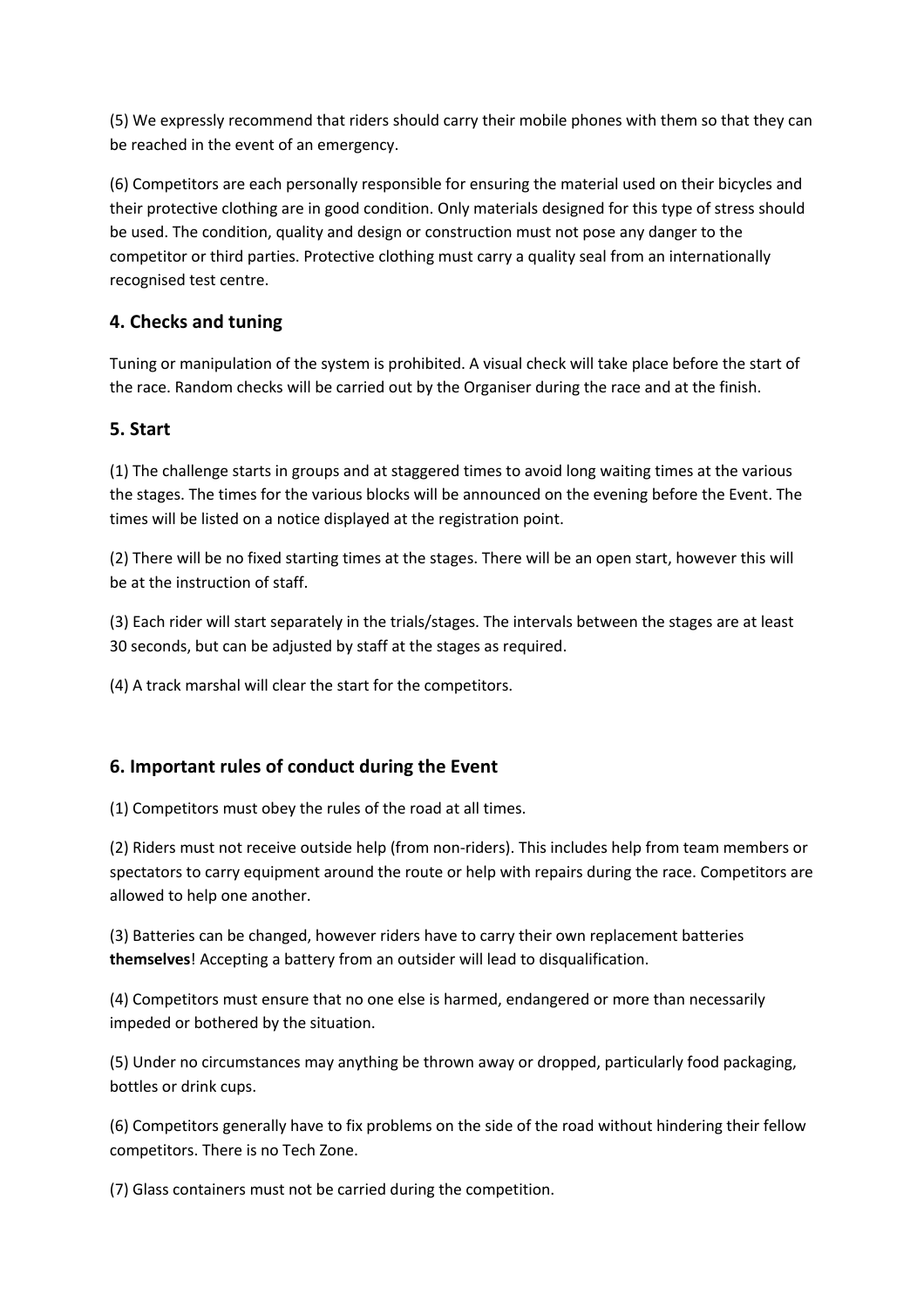(8) Riders may cross the finish line on foot, provided they have their bike with them.

(9) If a rider leaves the route for any reason, he/she must return to the same point and continue from there.

(10) There will be no training. The route may only be ridden during the challenge. Failure to comply will result in immediate disqualification.

#### **6. Starting numbers**

(1) All competitors are obliged to display their starting numbers on their bike (handlebars) **and** on their backs at all times during the entire Event. Advertising on the starting numbers must not be covered or otherwise made unrecognisable.

### **7. Time trials and orientation waypoints**

(1) Times will be recorded by means of a transponder. The transponder will be handed over when the starting number is issued and must be attached to the wrist.

(2) The times will only be recorded by means of transponders at the stages. The individual times from the stages will be added together to get a total time.

(3) Times are not recorded on the transfer routes, but there is a maximum time within which each competitor must have reached the finish. The maximum time will be announced at the briefing.

(4) Orientation waypoints must be attained along the transfer route. Registration is by means of the transponder. There is a time penalty of 10 seconds for every failure to register.

(5) There are "no feet zones" on the uphill stages. These zones will be monitored by a marshal. The marshal sounds an acoustic signal when a rider touches the ground, thus registering the penalty. There is a time penalty of 10 seconds every time a rider touches the ground.

## **8. Food and drink**

(1) Each Competitor is responsible for his/her own food and drink during the competition.

(2) The Organiser will ensure there is a sufficient supply of suitable food and drink at a refreshment post. There will be signs directing riders to this refreshment post, which will also be shown on the map. Competitors can get food and drink at the refreshment posts by showing their starting numbers.

(3) Competitors will not leave any waste behind so as not to harm the environment.

(4) The consumption of alcohol is absolutely prohibited during the Challenge.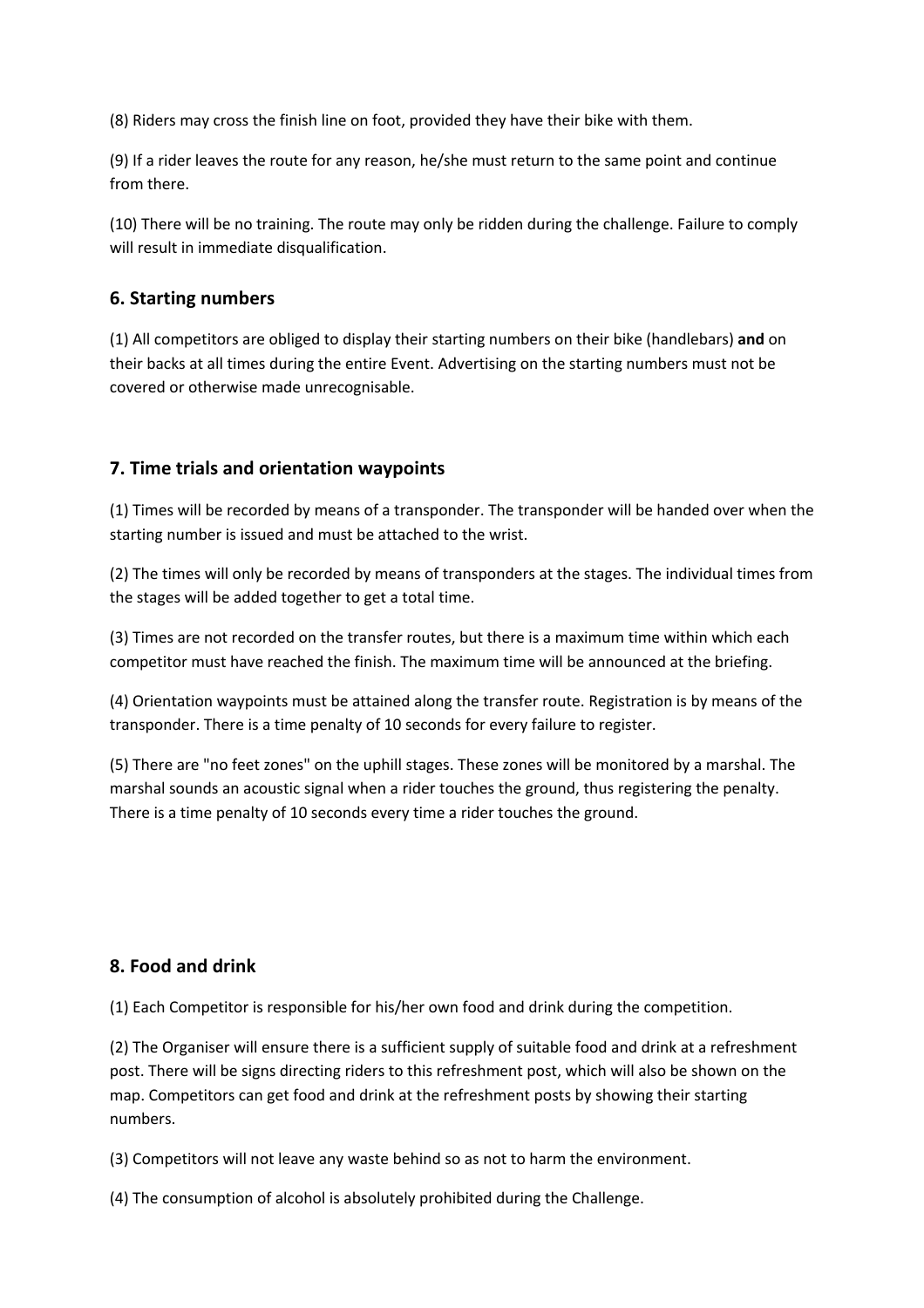### **9. Trials**

(1) Starters in the Bosch eMTB Challenge supported by Trek can compete as individuals or in teams. A team consists of a minimum of 3 and a maximum of 6 riders and any mix of genders is permitted. The scores of the three best riders in a team will be used. The team can also consist of a mix of amateur eMTB riders and advanced eMTB riders, but only the amateur stages will be rated for all team members.

(2) There are two rating categories: amateur eMTB riders and advanced eMTB riders. Advanced eMTB riders have to complete an additional special stage. As a rule, this adds more distance and greater elevations to the entire route.

(3) Men and women will be rated separately.

## **10. Premature abandonment of the Bosch eMTB Challenge**

(1) Competitors who abandon the competition early must immediately report back to the timekeepers in the finishing area. **The organiser will initiate a search for any competitor that fails to report back to the timekeepers which will be at the competitor's expense.**

### **11. Awards ceremony**

(1) An awards ceremony will be held approx. 30 minutes after the Challenge is over. We would ask the first three riders to attend the awards ceremony. Trophies will be presented for first second and third place.

### **12. Route**

(1) The route will only be revealed at the start. Each competitor will receive a map of the whole route, the orientation waypoints and stages. The transfer route will not be signposted throughout, but will be marked at prominent points with barrier tape, chequered flags, etc. Riders who leave the route on the trial stages must start again at exactly the same point.

(2) The sequence of the orientation waypoints and stages must be followed. The precise sequence will be shown in a table on the map.

(3) Taking shortcuts to gain an advantage over other riders will result in immediate disqualification.

(4) The route may only be used by the riders during the Challenge. Marshals and medical personnel will be placed along the route while the competition is in progress.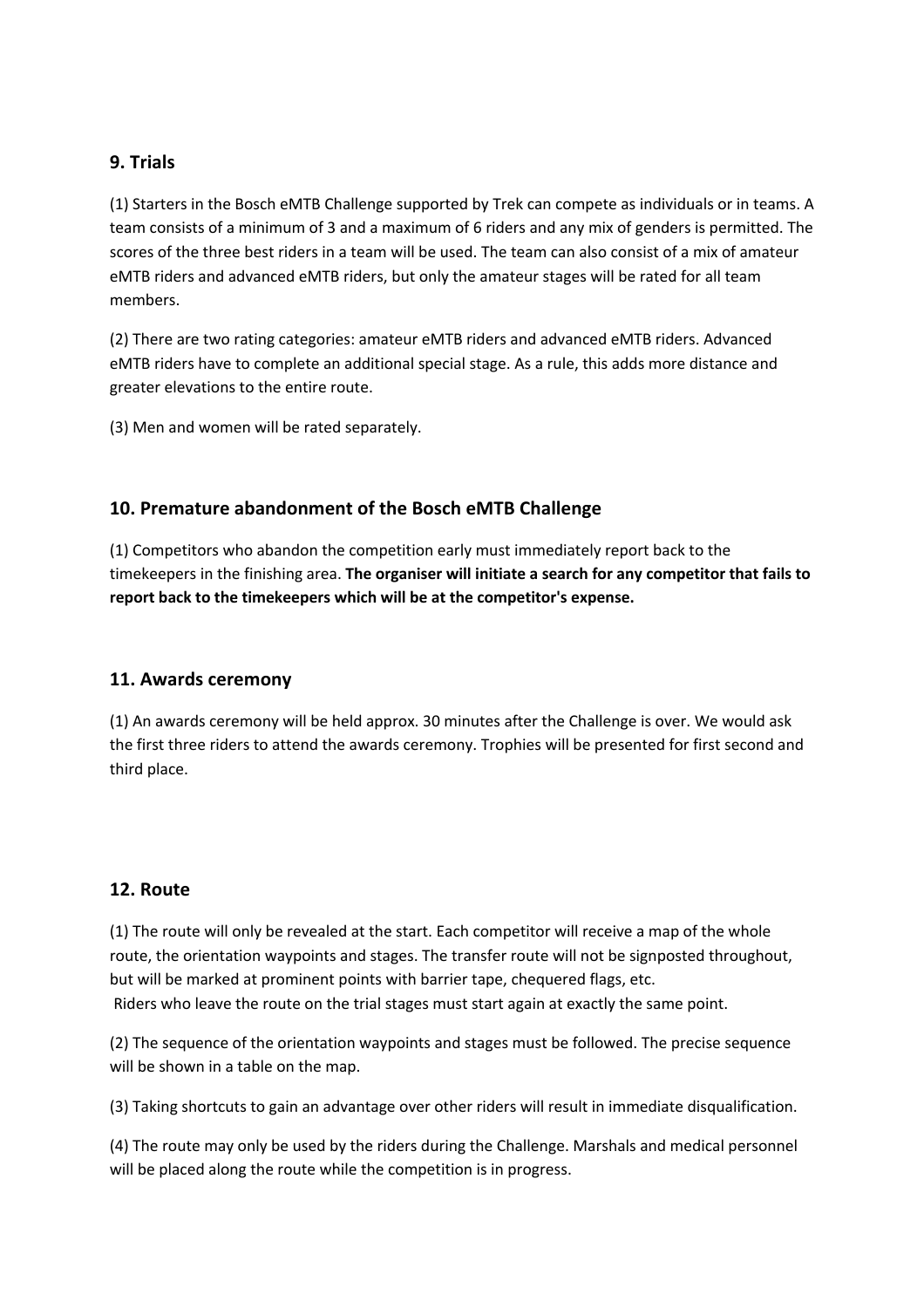# **13. Medical support**

(1) The organiser will ensure adequate medical support from doctors and paramedics along the route.

(2) Riders who have given first aid or whose race has been impeded by an accident must report the incident to the race director in the finishing area. The race committee will take note of this and correct the time accordingly as necessary.

(3) A stage may be blocked or even completely excluded from the race to enable the rescue team to reach an injured rider in the event of an accident.

# **14. Jury & protests**

(1) The Organiser shall establish a jury (the "**Jury**" for every Event). The Jury will consist of three members chosen at the discretion of the Organiser (usually the race director, organisational manager and the head timekeeper)

(2) Any decisions regarding the management of the race, breaches of the rules and, in particular, disqualifications will be made by this body.

(3) The Jury will decide on any breaches of the rules and protests reported by Event staff (e.g. marshals). "**Protests**" are breaches of rules reported by other Competitors or complaints by Competitors against measures (e.g. sanctions) by Event staff. Protests must be lodged with the race office no later than half an hour after the finish and, where appropriate, must be substantiated in writing with evidence (e.g. witnesses). The protest fee is €50 and is payable when the protest is lodged. The protest fee will be retained by the Organiser if the protest is not upheld and otherwise will be refunded immediately.

# **15. Organiser's liability**

(1) The Organiser's liability shall be limited as follows:

- a) The liability of the Organiser for damages deriving from injury to life, limb or health as a result of negligent or wilful breach of duty by the Organiser or a legal representative or vicarious agent of the Organiser, is unlimited in terms of grounds and extent.
- b) The Organiser's liability for other damages as a result of negligent or wilful breach of duty by the Organiser or a legal representative or vicarious agent of the Organiser is likewise unlimited in terms of grounds and extent.
- c) The Organiser accepts no liability for damages as a result of negligent breach of duty by the Organiser or a legal representative or vicarious agent of the Organiser, unless the damage is due to breach of cardinal obligations. However, the extent of liability for damages arising from breach of cardinal obligations shall be limited to the remediation of damage that was foreseeable and typical for the contract when the contract was concluded. "**Cardinal obligations**" are those obligations whose fulfilment facilitates the proper implementation of the contract in the first place and on whose observance can generally be relied upon.